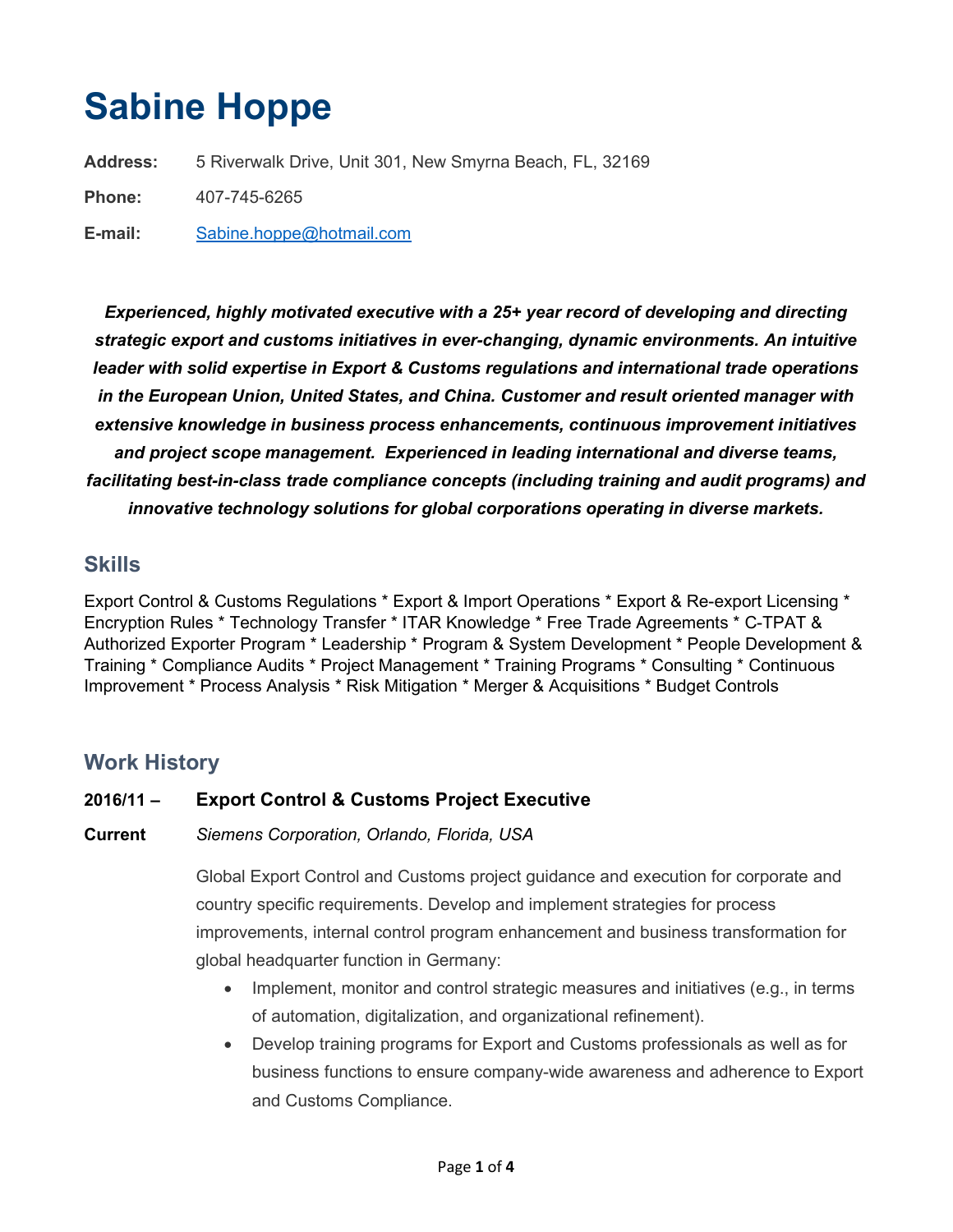- Provide Project Management support for strategic Export & Customs Compliance projects.
- Define, align and realize further Export & Customs Compliance related improvement measures covering organizational setup, processes & quality and strategy.
- Supply project and business-related onsite support for company units (on global basis).
- Support Export Control & Customs Governance topics (e.g., support Review Program / manage implementation of remediation actions / conducting Custom Process Analysis / M&A and Carve Outs projects).
- Enable knowledge sharing and flexibility across Divisions and Countries.

#### 2015/01 – Head of Export Control and Customs 2016/10 Siemens Ltd, Beijing, China

Global Export and Custom Control for China, Taiwan, and Hong Kong. Leading all facets of compliance and operations for the international organization including 60 subsidiaries. Analyze and implement strategies for process improvements, business transformation, and corporation objectives.

- Led a team of 8 direct reports in trade compliance and 55+ indirect reports in import and export operations including qualification, selection, training and development.
- Network with internal and external stakeholders, to share best practice, and ensure compliance.
- Implemented automated solutions for customs clearance and to improve broker management, providing a timely and controlled representation of import entry data.
- Supported and monitored 60 subsidiaries in the implementation of the internal control program: improving business continuity and profits.
- Manage projects including the merger of compliance and operations as part of business optimization, establish governance and center of expertise functions, develop and implement China trade management system and broker reduction program.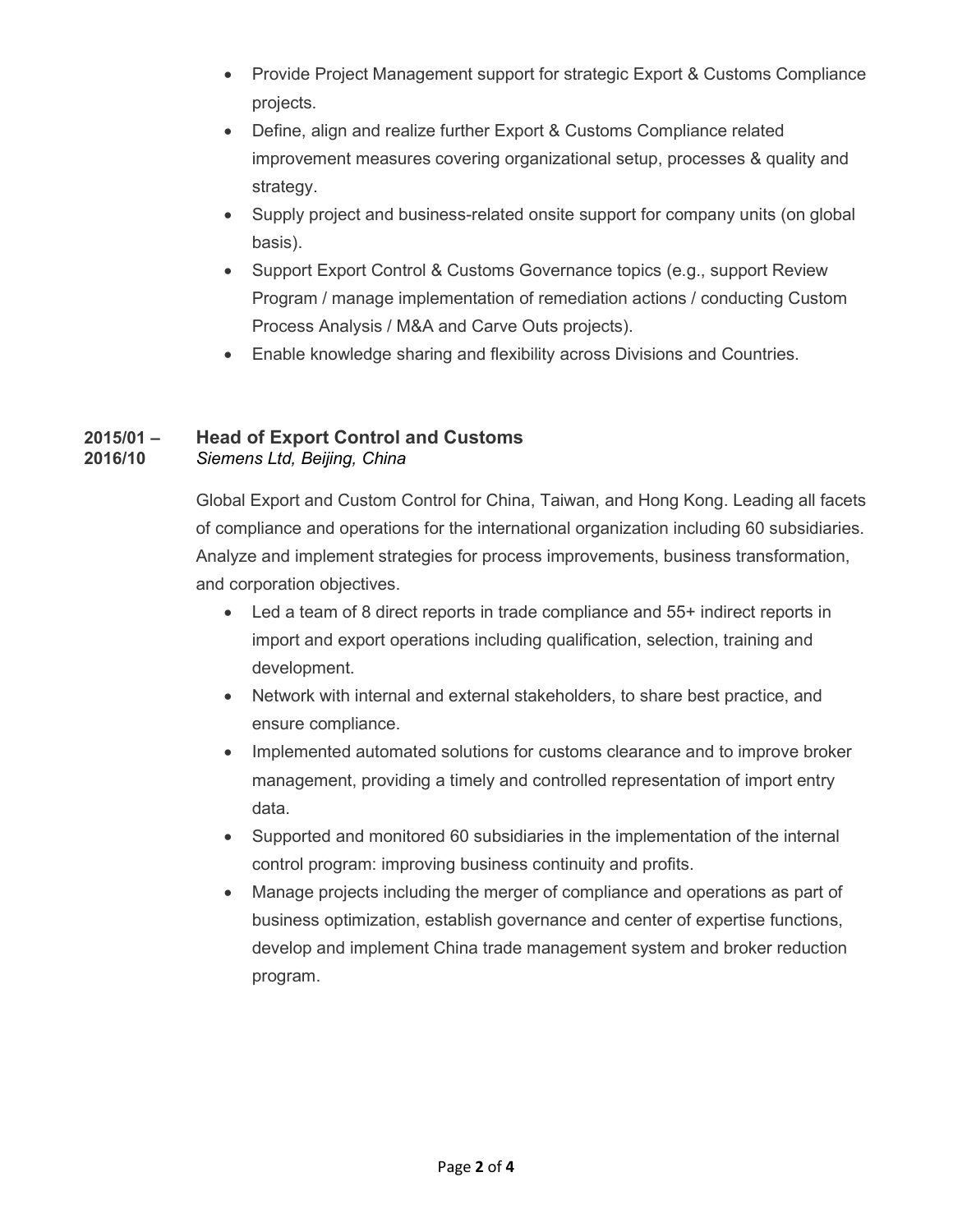### 2002/12 – Global Portfolio Manager, Director and Export Compliance Manager

2014/12 Siemens Corporation, Orlando, Florida, USA

Provided leadership and support for Multinational Corporation in trade support services and export compliance. Developed and implemented an export compliance program for 14+ operating companies across the US, including strategies for best-in-class solutions for import and export international trade.

- Evaluated in-house solutions to achieve higher automation and process maturity.
- Reduced import entry errors by 15% through implementing broker scorecard and performance monitoring as well as developing an automated audit function for increased compliance rating.
- Established \$2 Million in duty savings in NAFTA and Duty Drawback programs.
- Increased automation for import processing by 45%, through continuous improvement and innovation strategies. Created and developed export and import compliance training materials for staff, ensuring compliance with processes and procedures.
- Monitored regulatory changes in EAR, Encryption regulations, OFAC sanctions and ITAR.
- Managed quality performance for SSL management and customers, and prepared board presentations for the SOC's and CFO's including business reviews.

#### Career Note prior to 2002

Professional experiences and development from 1989 – 2002 in Export Control and Customs roles in multiple companies in Germany can be provided upon request.

# **Education**

| 2007      | <b>Bachelor of Science: Global Business Management</b>   |
|-----------|----------------------------------------------------------|
|           | University of Phoenix, Arizona, USA                      |
| 2006      | <b>Associates Degree</b>                                 |
|           | University of Phoenix, Arizona, USA                      |
| 1994      | <b>Staatlich Gepruefte Betriebswirtin</b>                |
|           | (comparable to Bachelor of Science Degree)               |
|           | <b>Major: Marketing</b>                                  |
|           | University for Business Administration, Hamburg, Germany |
| 1986-1989 | Apprenticeship Program: Domestic & International Trade   |
|           | Ferra Tools GmbH, Hamburg, Germany                       |